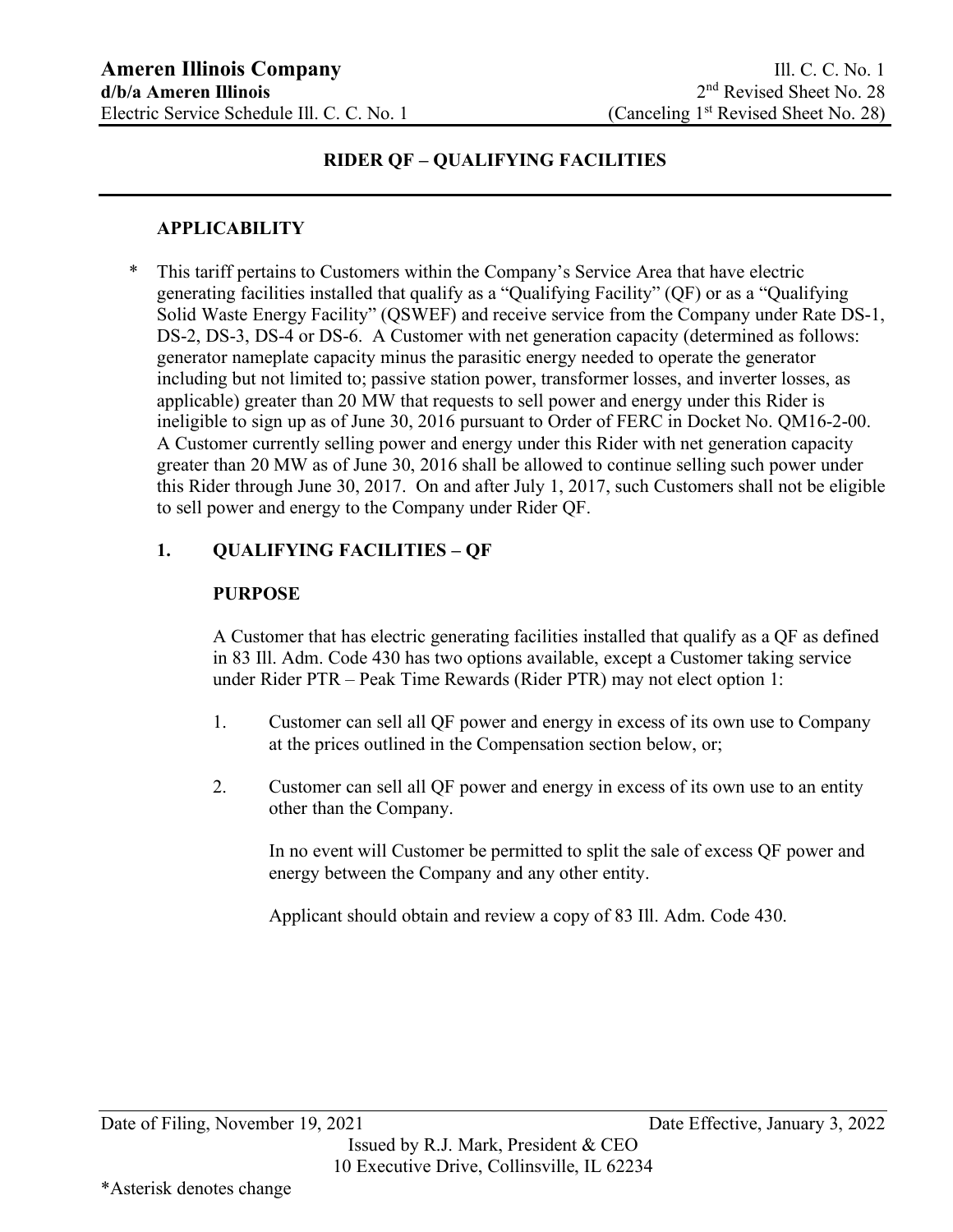### **COMPENSATION**

If Customer elects to sell all or a portion of the power and energy generated by the QF to the Company, the Company shall compensate the Customer for the power and energy delivered at the MISO Delivery Point at the MISO day-ahead locational marginal price or a fixed compensation as provided for in the Rider QF Informational Filing, as amended from time to time, adjusted for MISO market settlement costs. An adjustment is applied to generation provided by QF Customers based upon estimated market settlement costs, as filed in the Rider QF Informational Filing. Compensation will be trued-up to actual after the 55 day reconciliation of the MISO settlement process and reflected on the Customer's billings through the September 2008 Billing Period. The method of compensation shall be elected by the Customer in the Rider QF Service Agreement and the Customer shall not be allowed to change the method of compensation except in accordance with the terms of the Rider QF Service Agreement.

In lieu of the above compensation options, a QF may enter negotiations with the Company for different purchase rates and terms and conditions. Any contract entered into as a result of negotiations will, in general, be based upon more exacting standards of delivery as outlined in 83 Ill. Adm. Code 430.80(b) and 430.80(c).

Customer shall be responsible for any applicable Transmission Service cost for transactions under this tariff.

The QF Customer shall remain responsible for and reimburse the Company for all MISOrelated market settlement costs through the September 2008 Billing Period even if there should be no subsequent deliveries of power and energy.

#### **PAYMENT**

The Customer that elects to have the Company purchase all or a portion of the power and energy generated by the QF shall receive payment as a monetary credit to any bill due to the Company for service supplied in the same month to the Customer under the Company's electric Rates and Riders.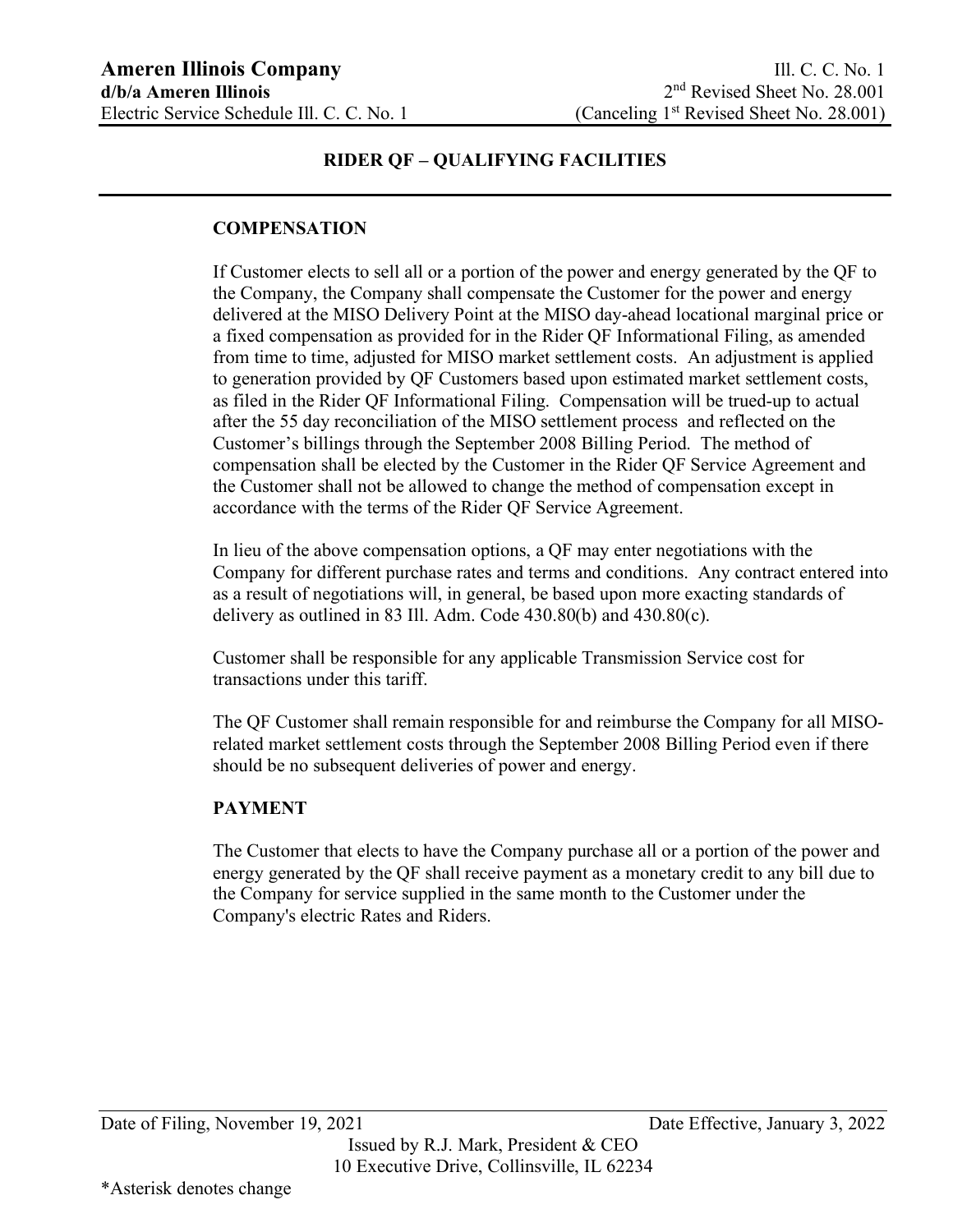#### **TERMS AND CONDITIONS**

Service hereunder is subject to the Customer Terms and Conditions, Standards and Qualifications for Electric Service, Tax Additions, and Supplemental Customer Charge Tariffs of this Schedule, as well as any other applicable Rates, Riders, taxes, adjustments, fees or charges that may be approved by the ICC from time to time and the following further conditions.

A Customer that operates a generating facility designated as a QF, as defined in 83 Ill. Adm. Code 430 shall operate the QF in compliance with; all connection agreements that may be required by the Company, State or Federal regulatory bodies, the applicable RTO; the Transmission Provider's FERC-approved tariffs related to Transmission Service; and any other applicable tariffs.

If Customer elects to have the Company purchase all or a portion of the power and energy generated by the QF, Company shall not be required to make any purchase from Customer until Company and Customer have entered into a written service agreement with contract arrangements for such purchases. The written service agreement shall have an initial term of one year and remain in effect until cancelled, revised or amended by either Company or Customer on 90 days written notice. Any negotiated purchase agreement shall be filed with the Commission for approval. Furthermore, subject to the approval of the Commission, the agreement may modify any of the provisions contained herein or in any otherwise applicable provisions.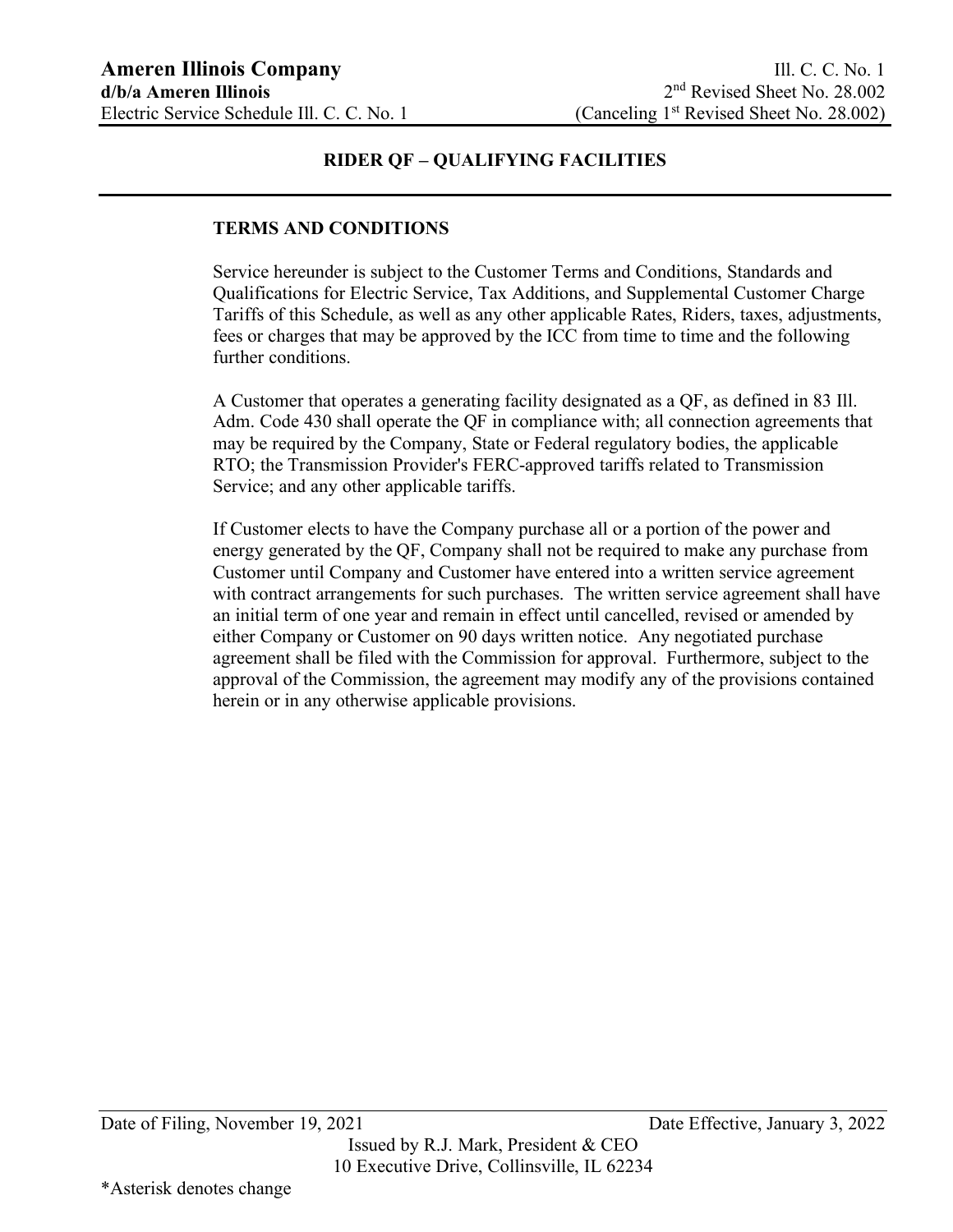#### **2. QUALIFYING SOLID WASTE ENERGY FACILITY - QSWEF**

#### **PURPOSE**

A Customer that has electric generating facilities installed that qualify as a "Qualifying Solid Waste Energy Facility " (QSWEF) can sell all or a portion of the power and energy generated by the QSWEF to the Company at the prices outlined in the Compensation section below. Such facilities must satisfy all of the requirements of Section 8-403.1 of the Illinois Public Utilities Act and be determined by the Illinois Commerce Commission to qualify under the "Local Solid Waste Disposal Act". The facilities must also possess characteristics that would enable it to qualify as a cogeneration or small power production facility under federal law. A determination by the Illinois Commerce Commission that the QSWEF qualifies under the terms of Section 8-403.1 of the Illinois Public Utilities Act is required before service will be permitted hereunder.

Applicant should obtain and review a copy of 83 Ill. Adm. Code 445.

#### **SWORN STATEMENT REQUIREMENT**

Each QSWEF that desires payment for electric power and energy under this Rider must submit to the Company a Sworn Statement before it can receive payments under this Rider. Any QSWEF that is generating electric power and energy subject to this Rider on the date that this Rider becomes effective must submit its first Sworn Statement to the Company on or before thirty-days after this Rider becomes effective. Any QSWEF receiving service under this Rider must submit a Sworn Statement to the Company on or before the Company's first business day in February of each subsequent year in order for the QSWEF to continue receiving payments under this Rider.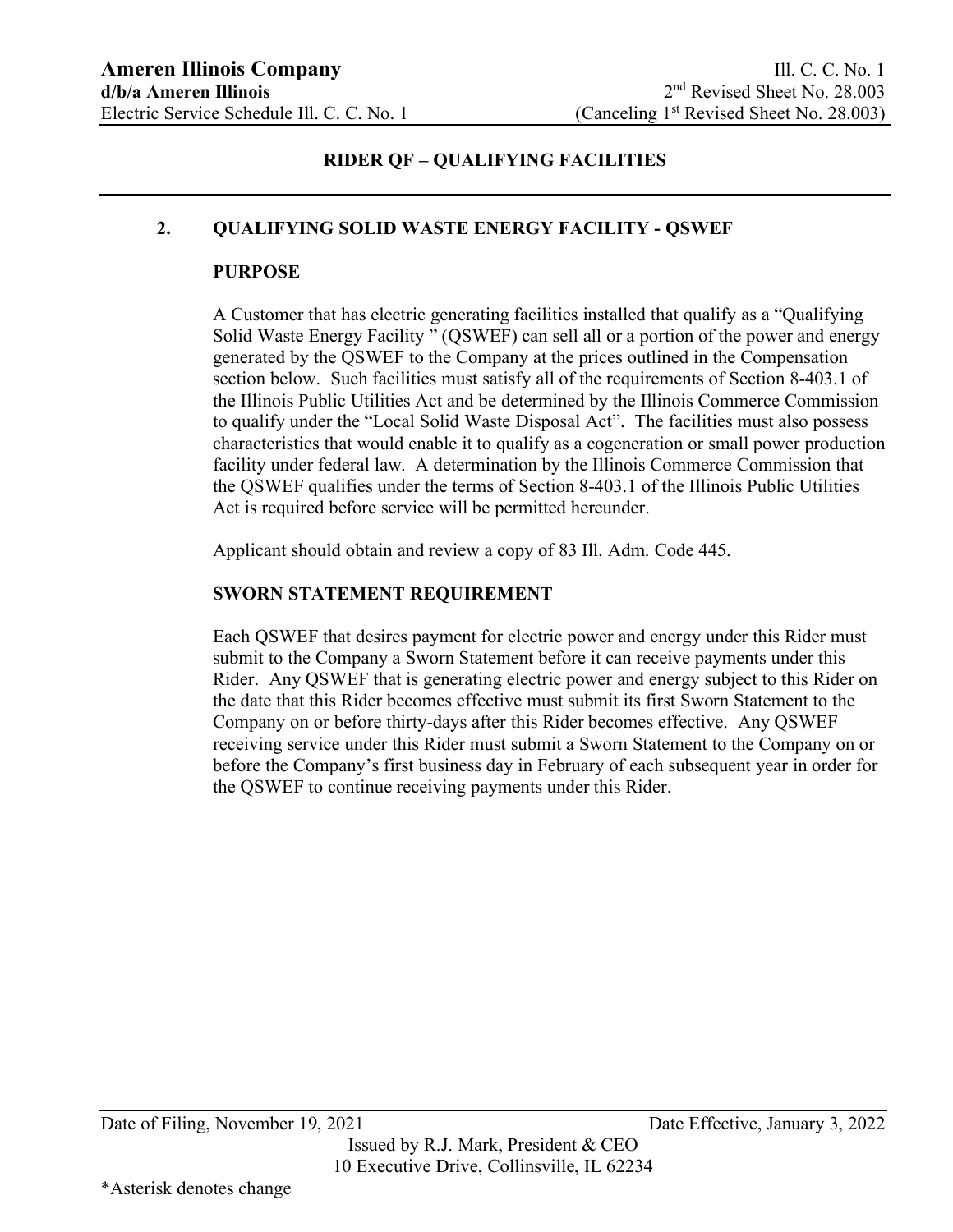If the QSWEF is a corporation, the Sworn Statement must be signed by a duly authorized officer or director of the corporation. If the QSWEF is a partnership, the Sworn Statement must be signed by a duly authorized officer or director of the managing or general partner (as applicable). If the QSWEF is not a corporation or partnership, the Sworn Statement must be signed by a similarly situated individual in the organization.

A Sworn Statement is a statement, made under oath (it must be notarized) and must state (1) that the QSWEF is the recipient of an order from the Illinois Commerce Commission finding that the QSWEF qualifies under the terms of Section 8-403.1 of the Act; (2) that the QSWEF is in compliance in all material respects with any and all requirements of such order and with all Illinois statutes and administrative rules applicable to the QSWEF maintaining its status as a QSWEF and all Federal and Illinois statutes and administrative rules applicable to the QSWEF maintaining its status as a Qualifying Facility, as that term is defined in Ill. Adm. Code 430; and (3) the title of the person signing the document and that such person is duly authorized to make the statements contained in clauses (1) and (2) above.

A QSWEF that has not generated electric power and energy subject to this Rider is not entitled to receive payments under this Rider until it has submitted a Sworn Statement to the Company. The Sworn Statement must be submitted to the Company no more than 60 days prior to the date on which the QSWEF first generates electric power and energy subject to this Rider.

If a QSWEF that is generating electric power and energy subject to this Rider does not submit a Sworn Statement to the Company within 15 days of notification by the Company that the QSWEF' Sworn Statement is past due, the QSWEF shall be ineligible to receive payments under this Rider beginning from the date that the Sworn Statement became past due through such time as the Sworn Statement is received by the Company.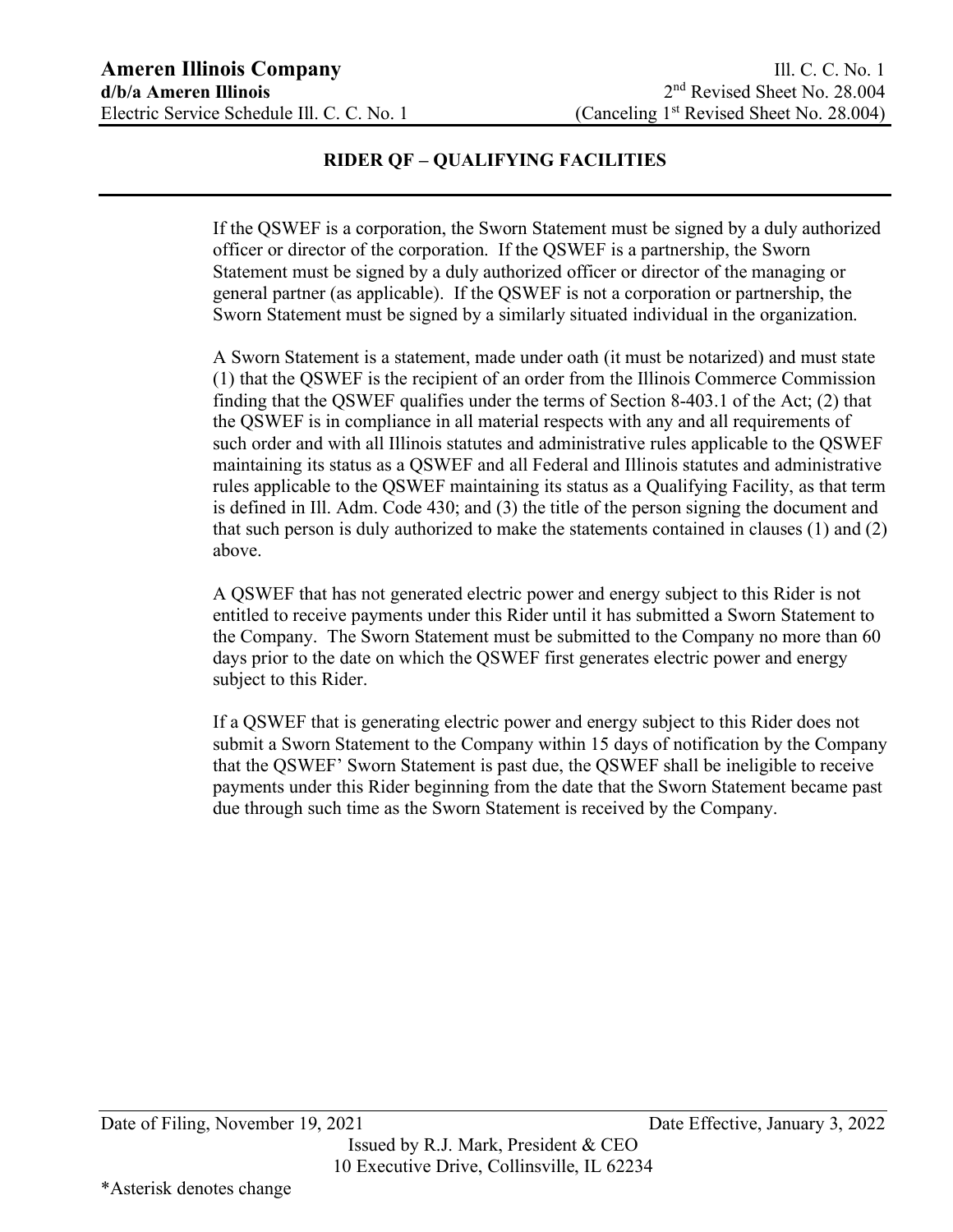If electric power and energy is generated during a period when a QSWEF is ineligible to receive payments under part two this Rider (Qualified Solid Waste Energy Facility – QSWEF) because of the failure to submit a Sworn Statement, that electric power and energy will be compensated at a rate set forth in part one of this Rider (Qualifying Facility - QF) if the QSWEF is eligible to receive such rate. If the QSWEF is not eligible to receive payments under part one of this Rider, no compensation will be paid during such period.

Sworn Statements must be submitted to the Company by addressing, signing, notarizing, and forwarding the statement to the Company's address provided for purposes of notification in the contract for service hereunder, and mailing them via United States first class mail, Priority Mail or Express Mail or by placing them with a private courier for delivery. A Sworn Statement shall not be considered to have been submitted until it is received by the Company.

### **COMPENSATION**

Prior to service, the Company will calculate a rate ("Estimated Rate"), which is the average amount per kWh paid by the unit(s) of local government to the Company in the most recent 12 Billing Periods. The initial calculated Estimated Rate will be used by the Company in determining monthly payments to the Customer for QSWEF energy purchases during the initial 12 purchase periods (" Initial Period") until a subsequent Estimated Rate is established. Each Estimated Rate shall be in effect for the next consecutive 12 purchase periods ("Subsequent Period").

Unit(s) is defined as: (1) the local Unit(s) of government owning the Facility, served by the Facility or (2) the Unit(s) of local government in which the Facility is located.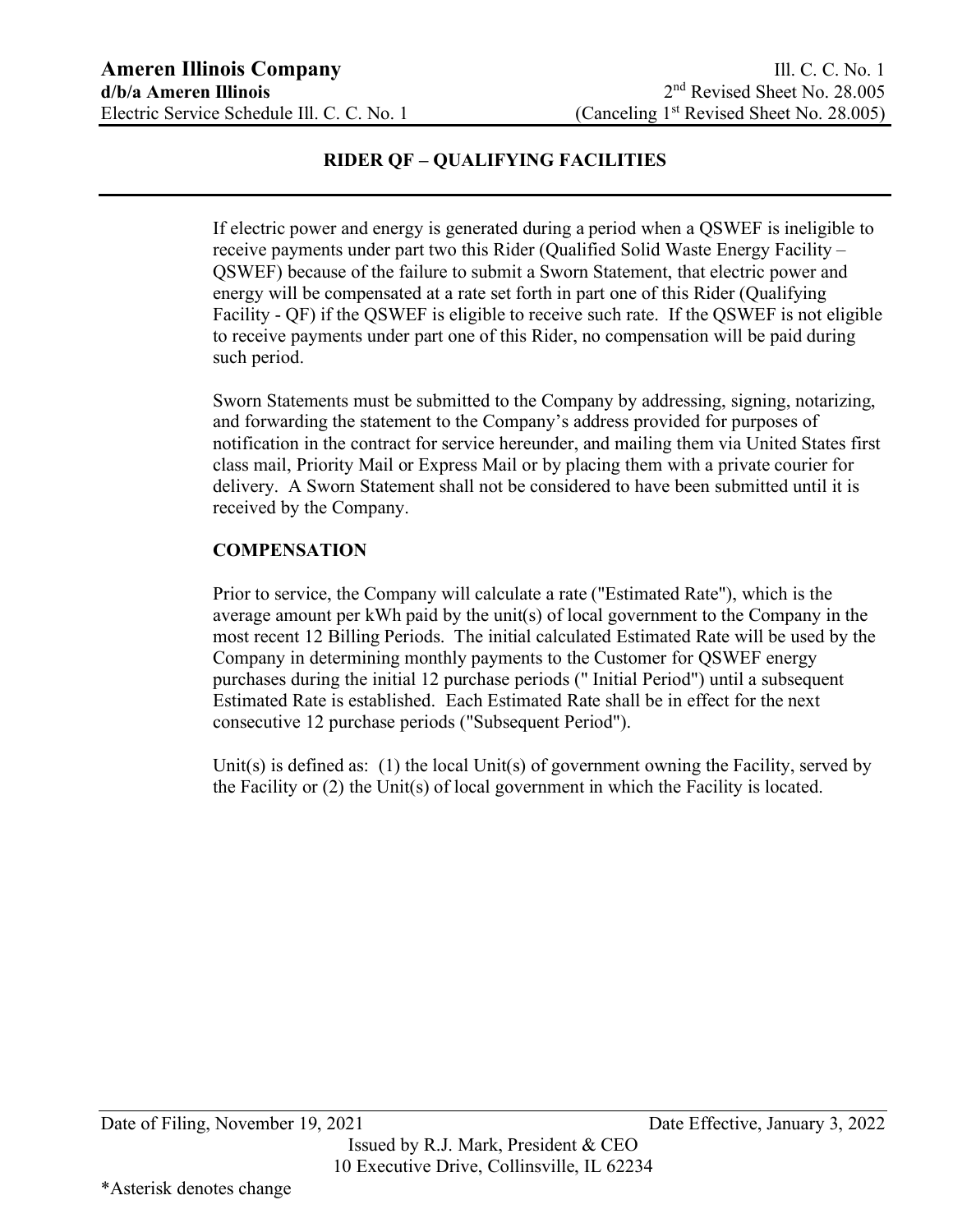After the Initial Period and for each Subsequent Period, the Company will calculate the actual average amount per kWh ("Actual Average Amount") paid by the Unit(s) to the Company during the period for which the Estimated Rate was in effect. The Company will provide the Customer with a complete reconciliation statement within 90 days after the close of each such period. If the Estimated Rate is less than the Actual Average Amount, the Company will issue a payment to Customer based upon the difference between compensation paid using the then prior Estimated Rate and compensation calculated using the Actual Average Amount. If the Actual Average Amount is less than the prior Estimated Rate, the Company will subtract the appropriate difference in compensation from subsequent payments to Customer.

For each Subsequent Period, the Company will utilize an Estimated Rate based upon the Actual Average Amount for the immediately preceding period.

The Company will adjust the Estimated Rate for any change in base rates charged by Company to the Unit(s).

The average amount per kWh paid (whether for the Estimated Rate or the Actual Average Amount) shall be calculated as the sum of  $:(a)$  amounts paid by the Unit(s) for electric service supplied by the Company, excluding amounts paid for service supplied under Rate DS-5 – Lighting Service and service classification BGS-5 – Lighting Service under Rider BGS, plus (b) amounts that would have been paid at otherwise applicable rates for any service supplied by the Company to the Unit(s) at no charge. This sum (a plus b) shall be divided by the total number of kWh supplied by the Company to the Unit(s) for the services included in (a) and (b). The average amount per kWh paid shall consist of all items used for billing including, but not limited to, customer charges, meter charges, demand charges, distribution delivery charges, energy charges, fuel adjustment charges and applicable tax additions, and shall exclude all additional facility charges.

If, for any purchase period, the rates shown above in section 1 - Qualifying Facilities are greater than the applicable Estimated Rate, the rates shown in Section 1 shall be utilized for payment.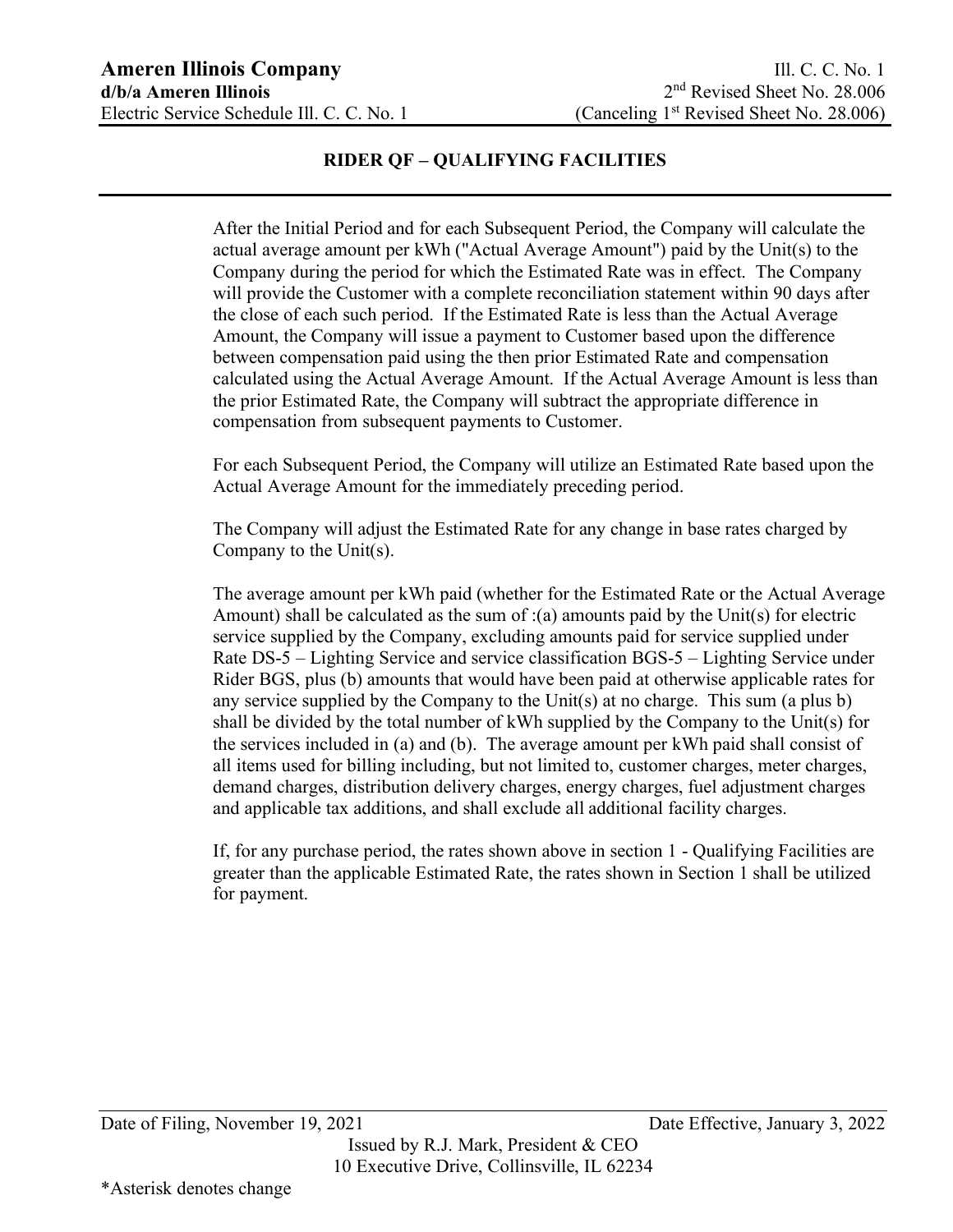In the event that the purchase by the Company of all electric energy pursuant to this rate is expected to result in monthly tax credits for the Company which will exceed its tax obligations under the Public Utilities Revenue Act, the Customer shall be paid the purchase rate specified in this rate on a "first-come, first-served" basis determined from the date that each Customer has obtained, and continues to hold, a valid development permit under Section 39 of the Illinois Environmental Protection Act and, for a Facility other than that fueled by methane gas generated from landfills, a service agreement with a unit or units of local government. After all available tax credits are used, remaining electric energy purchases from the Customer shall be compensated pursuant to Section 1 - Qualifying Facilities, shown above.

Customer shall be responsible for any applicable Transmission Service cost for transactions under this tariff.

#### **PAYMENT**

The Customer that elects to have the Company purchase all or a portion of the power and energy generated by the QSWEF shall receive payment as a monetary credit to any bill due to the Company for service supplied in the same month to the Customer under the Company's electric Rates and Riders.

#### **TERMS AND CONDITIONS**

Service hereunder is subject to the Customer Terms and Conditions, Standards and Qualifications for Electric Service, Tax Additions, and Supplemental Customer Charge Tariffs of this Schedule, as well as any other applicable Rates, Riders, taxes, adjustments, fees or charges that may be approved by the ICC from time to time and the following further conditions:

Each Customer served hereunder must enter into a written agreement with the Company prior to operation under this Tariff. Such agreement shall have duration of not less than 20 years, or ten years in the case of Qualifying Facilities fueled by land-fill generated Methane.